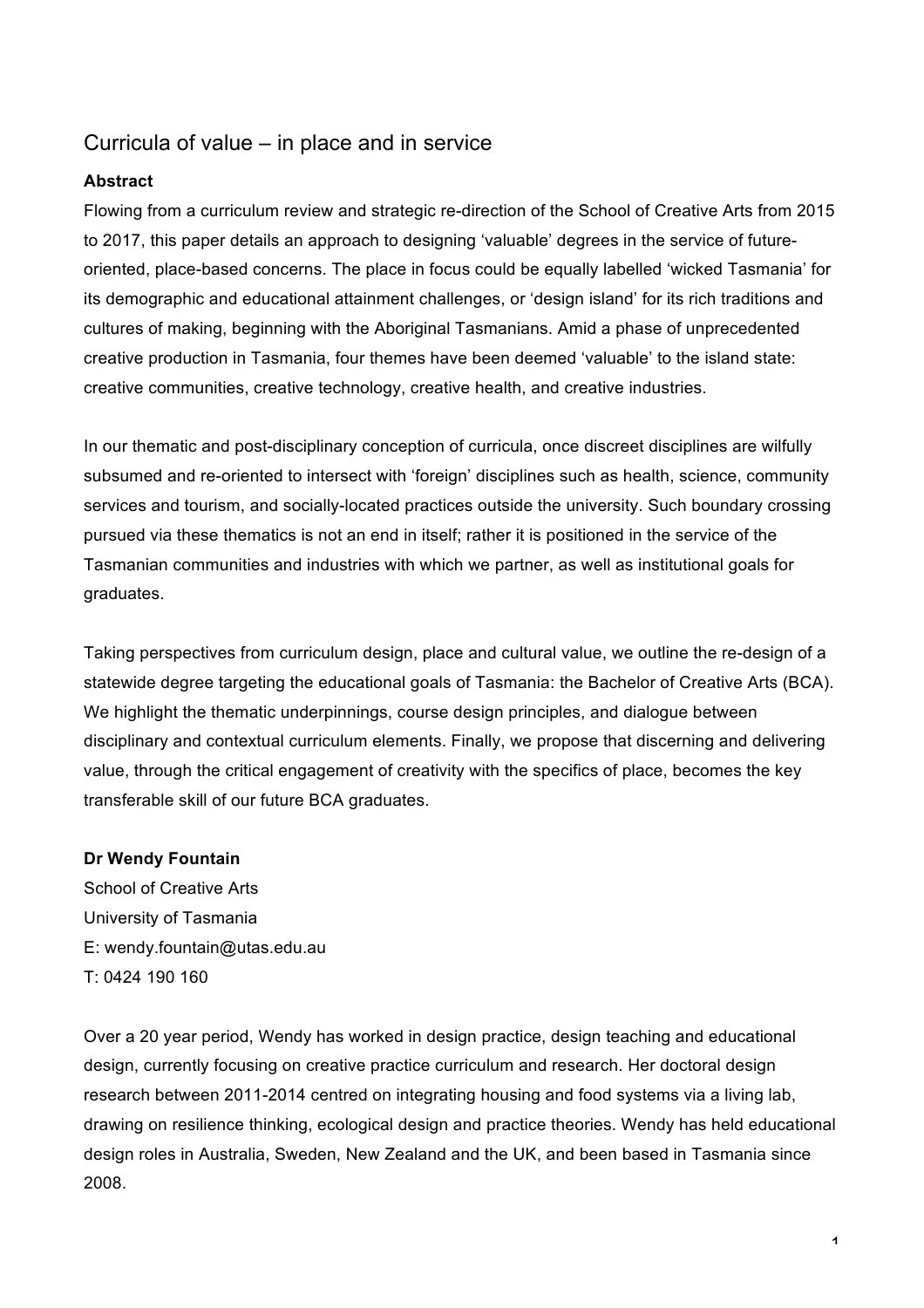**Dr Karen Hall** School of Creative Arts University of Tasmania E: karen.hall@utas.edu.au T:0409 209 808

Dr Karen Hall is Course Coordinator of the Bachelor of Contemporary Arts and Site Coordinator for the School of Creative Arts at Inveresk, and is also a lecturer in Theory. Her research explores how the past is reimagined in the present across a range of creative disciplines: from medievalism in Victorian photography and contemporary film and television to Tasmanian convict and colonial heritage in ephemeral and site-specific contemporary art.

## **Professor Kit Wise**

School of Creative Arts University of Tasmania E: kit.wise@utas.edu.au T: 0415 843 100

Professor Kit Wise is Director and Head of the School of Creative Arts, University of Tasmania. His research focuses on approaches to and outcomes from interdisciplinary education and research. He is also an art writer, curator and practising artist.

## **Dr Kate Tregloan**

Monash Art, Design and Architecture Monash University E: kate.tregloan@monash.edu T: 0419 531 540

Dr Kate Tregloan is Associate Dean (Education) at Monash University Art Design + Architecture. Her research focuses on the intersection of qualitative and quantitative judgments influencing the production and assessment of creative work. This includes the pedagogy and exploratory activities that underpin learning, designing, and learning to design. She was the Project Lead and Chief Investigator for the Multiple Measures project.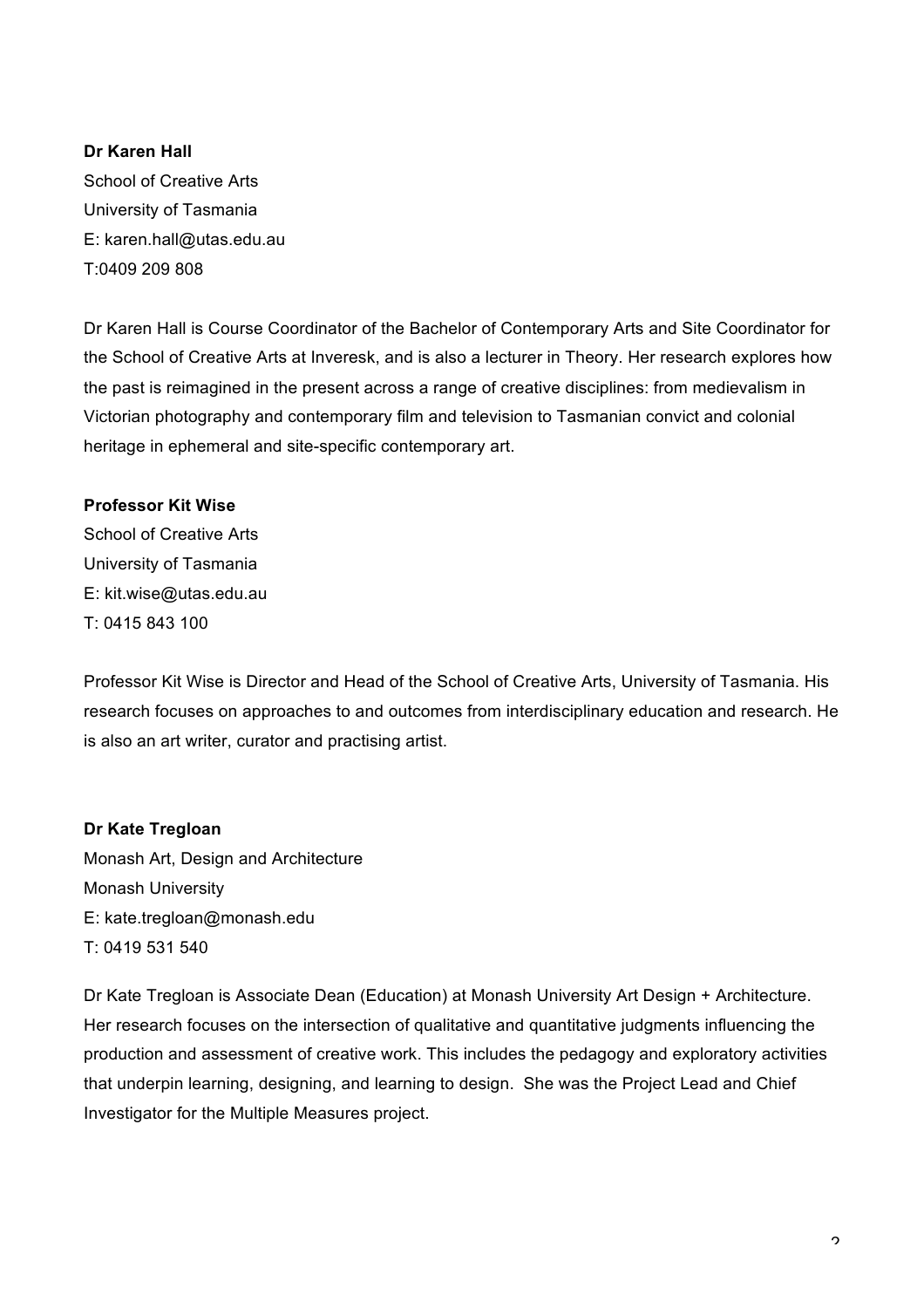#### **Introduction**

In questioning how new creative arts and design curricula can create and realise value for Tasmania, we focus in this paper on a new degree launching in 2019 that is an expression of place with particular challenges and opportunities. The 'valuable' degree in focus – the new Bachelor of Creative Arts (BCA) – is one of a suite of new courses arising from an extensive review of creative practice curricula at the University of Tasmania during 2015-2017. The new and revitalised degrees (spanning art, music, design, theatre and new thematic fields) grapple with Tasmania's small scale and relative socioeconomic disadvantage, but are also alert to the unprecedented level of cultural production now taking place in the island state. In this process of curriculum (and organisational) transformation we have striven to understand and frame the 'wickedness' of our context, referencing the 'wicked problems' first coined by Horst Rittel and Melvin Webber (1973) to convey the complex dilemmas in planning and governing. In Tasmania, the seemingly intractable nature of socioeconomic problems accord with Richard Buchanan's (1992) later take on the 'wicked' – to connote the indeterminate problems of design and the need for design thinking. Such wickedness then, provokes a creative response to expand the multiple forms of value already being exchanged in the Tasmanian cultural economy, informed by Su Baker's (2009) insights on creative arts futures. Within this goal of place-attuned curriculum innovation, we are also working more explicitly with ideas of knowledge boundaries and boundary crossing to derive and realise value (Blackwell, Wilson, Boulton and Knell 2010).

Value creation and realisation in this context are contingent on particular features of place including regional intimacy and cohesion (Hall 2014), strong traditions of making and 'making do', and existing relationships between a network of grassroots arts and community organisations and the University. The realisation of value therein is potentially social, cultural, environmental and economic when considered via the state-based value creation framework introduced recently in Victoria (Victorian Government 2016). Centred on Tasmania, Kim Lehman's (2017, 6) current work on cultural value offers a useful 'cultural assets framework' – comprising spaces and places, partnerships and collaborations, objects and artefacts, and activities and events – from which to derive place-based value.

The latent potential in this regard is ample; Tasmania has been a persistent underperformer nationally in educational attainment and school completions (Stratford, Field, Oliver and Ambrose 2016), for example, and its current government is motivated by the need to develop the capacity to diversify and transition the economy and attract migrants and investment (Tasmanian Government 2015). In a complementary move, the University of Tasmania introduced and mandated a new curriculum framework in 2016 titled *Degrees of Difference* (UTAS 2016), which seeks to normalise four years of higher education, integrally develop students' disciplinary depth and experiential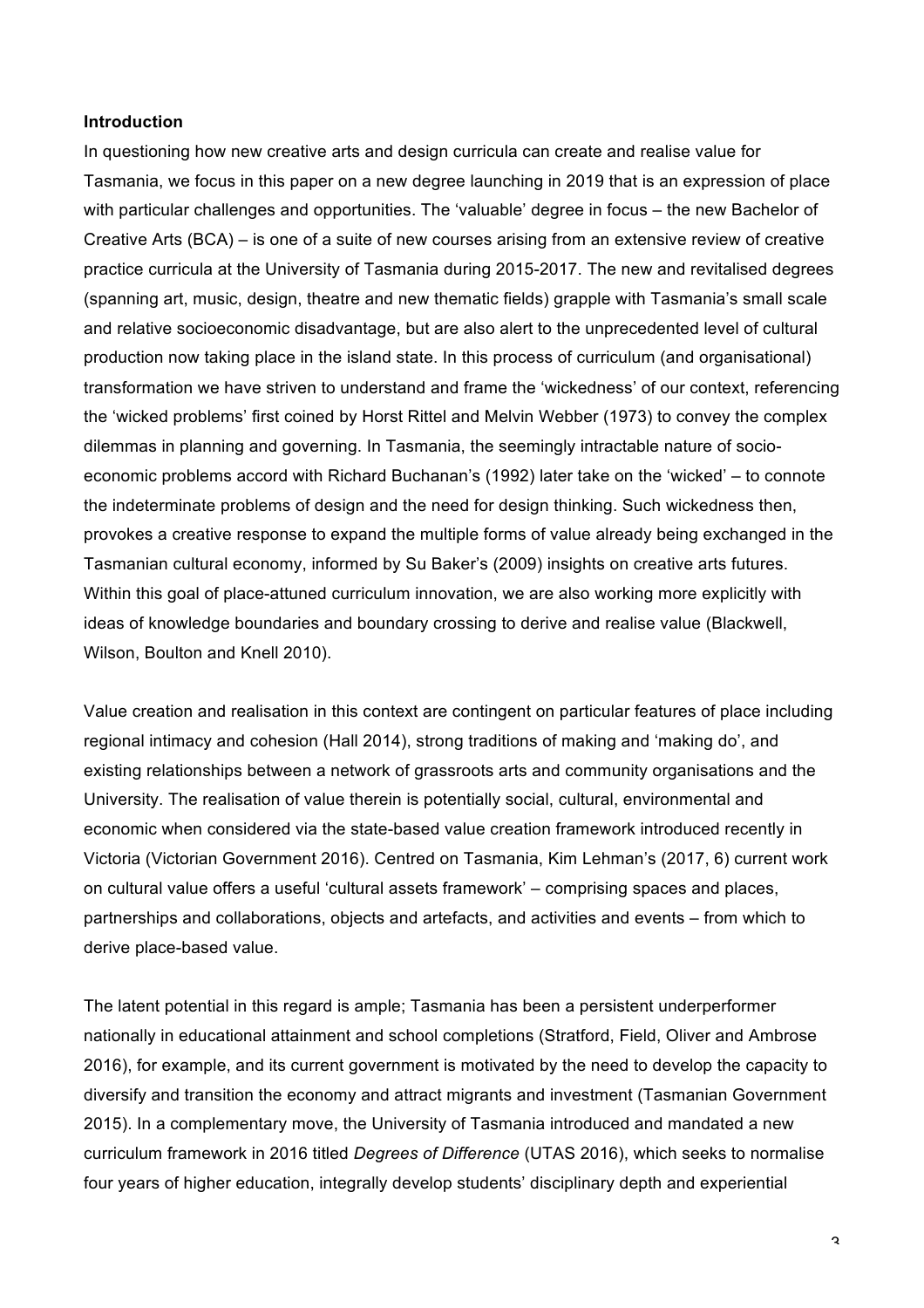breadth, and ensure students' achievement of specified Graduate Statement requirements, in effect engineering new generations of 'culturally valuable' engaged citizens (Lehman 2017, 3).

By placing the new curricula, and BCA in particular, in the service of such place-based challenges, we critically question in this paper what is most valuable to Tasmania, and elucidate how the development of post-disciplinary, thematic curricula creates value and for whom. We then outline the philosophy and structure of the new degree, and propose that discerning and delivering value, through the critical engagement of creativity with the specifics of place, becomes the key transferable skill of our future BCA graduates.

#### **Determining what is valuable to 'wicked Tasmania'**

Departing from our perspective within creative arts and design education, we suggest latent value exists in the nexus between the new *Degrees of Difference* curriculum framework and the array of cultural institutions and events for which Tasmania has become recognised, with the Museum of Old and New Art (MONA) an undisputed game-changer. In navigating this terrain of potential value, it is important to underscore that the flow-through from such high profile cultural activity is neither uniform nor beneficial to all Tasmanians (Booth 2017). Much creative arts participation occurs at the scale of community and is voluntary; established pathways to employment are limited, and practising artists' and designers' livelihoods are typically precarious. What then is valuable about our re-visioned creative arts and design education, and to whom?

For students commencing in the new *Degrees of Difference* (UTAS 2016) framework, their process of undertaking higher education should equip them to participate more fully in civil society, in and beyond the state. Graduates will acquire broad and specialised knowledge and skills, the capacity to perform work in a chosen field/s, and be able to steward their own working life and ongoing learning as the nature of creative work continues to be transformed by digital technologies and global networks. These are aspirations common to many art and design schools in the sector, but in Tasmania the renewed curriculum model is now more overt, communicating a clearer narrative and set of value propositions for students at UTAS, with flow-on expectations for aligning teaching and research.

Designing curricula of value in response however, requires us to negotiate multiple sets of discordant and imposed values. The internal process for proposing new curricula, for example, requires parallel preparation of a business case and approval on which course proposals are contingent. In this, efficiencies are demonstrably most valued, along with evidenced student demand and labour market relevance. While not unreasonable with respect to accountability for our public funding, such unequivocal claims can be difficult to evidence in the cultural economy in which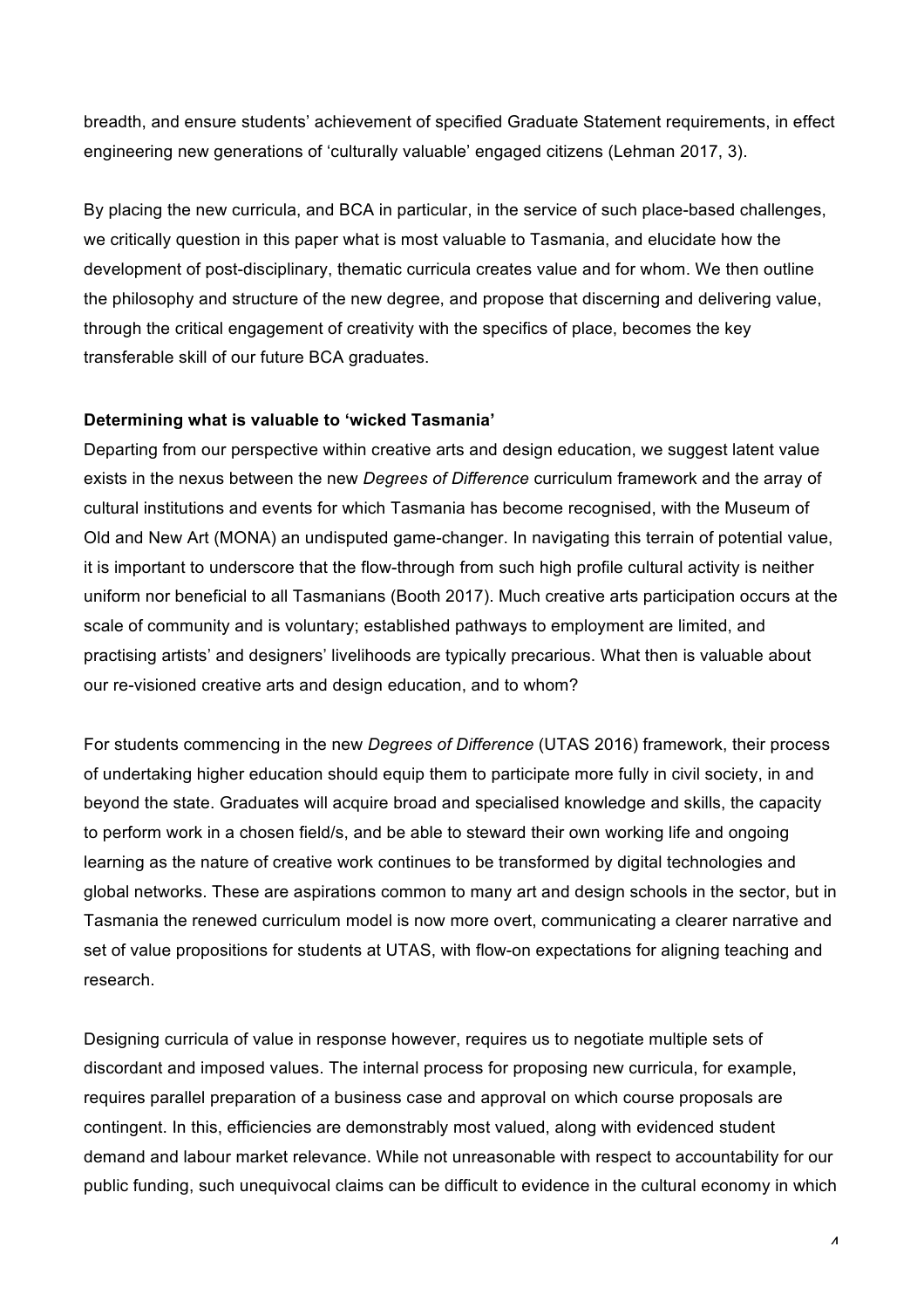value itself, 'work' and 'jobs' are difficult to quantify (Baker 2009). Similarly, the newly instated quality assurance mechanisms of TEQSA (Tertiary Education Quality Standards Agency 2015) privilege textual prescription in the mapping of course and unit learning outcomes and assessment. The ensuing reductionist codification and cross-referencing of our courses obscures the often valuable 'unscripted learning' that inspires and enriches students and staff alike. In our setting, this often arises through the exchange of cultural capital between students, staff and visiting creative practitioners, and in the non-unitised experiences that are spurred by temporally bound events and festivals. In short, we know, but cannot trade on the fact that value is realised through unexpected outcomes, in place.

Viewed at the scale of the state, new 'degrees of difference' have the potential to expand the digitally literate workforce as both potential employees and employers given the greater emphasis afforded to 'enterprise skills' (Foundation for Young Australians 2015) and minimum requirements for experiential and work-integrated learning. In 'wicked Tasmania', any relevant, appealing new degree presents an opportunity to expand the capacity of students – both school leaver and mature age – who otherwise may not have pursued a higher education in line with inter-generational educational patterns (Stratford, Field, Oliver and Ambrose 2016). We are cautious, however, of designing overly instrumental new curricula, subservient to state and national industry demands. In contrast, the realisation of value for the players above will occur most through exchanges across the creative arts and design ecology in Tasmania, with intense activity around two north-south nodes currently under development: The Hedberg performance hub in Hobart, and the Northern Expansion in Launceston and Burnie (see<http://www.utas.edu.au/cipa> and [http://www.utas.edu.au/northern](http://www.utas.edu.au/northern-transformation)[transformation](http://www.utas.edu.au/northern-transformation), respectively). Such infrastructure, while valuable in investment terms, requires human systems and relations for value creation and realisation; the new curricula are therefore being designed in a dynamic dialogue with these new large-scale cultural assets.

## **Designing post-disciplinary, thematic curricula for value creation**

Drawing focus on the Bachelor of Creative Arts (BCA), the new degree in-progress is evolving recent work on designing post-disciplinary curricula in response to salient social motives and practices (Fountain and Wise 2016), while mediating the design constraints and opportunities posed by the new institutional curriculum model. At the BCA's conceptual core are four socially-attuned thematics which also align with the School's research themes: creative communities, creative technology, creative health and creative industries. These themes are an expression of the active knowledge and boundary crossing (Blackwell, Wilson, Boulton and Knell 2010)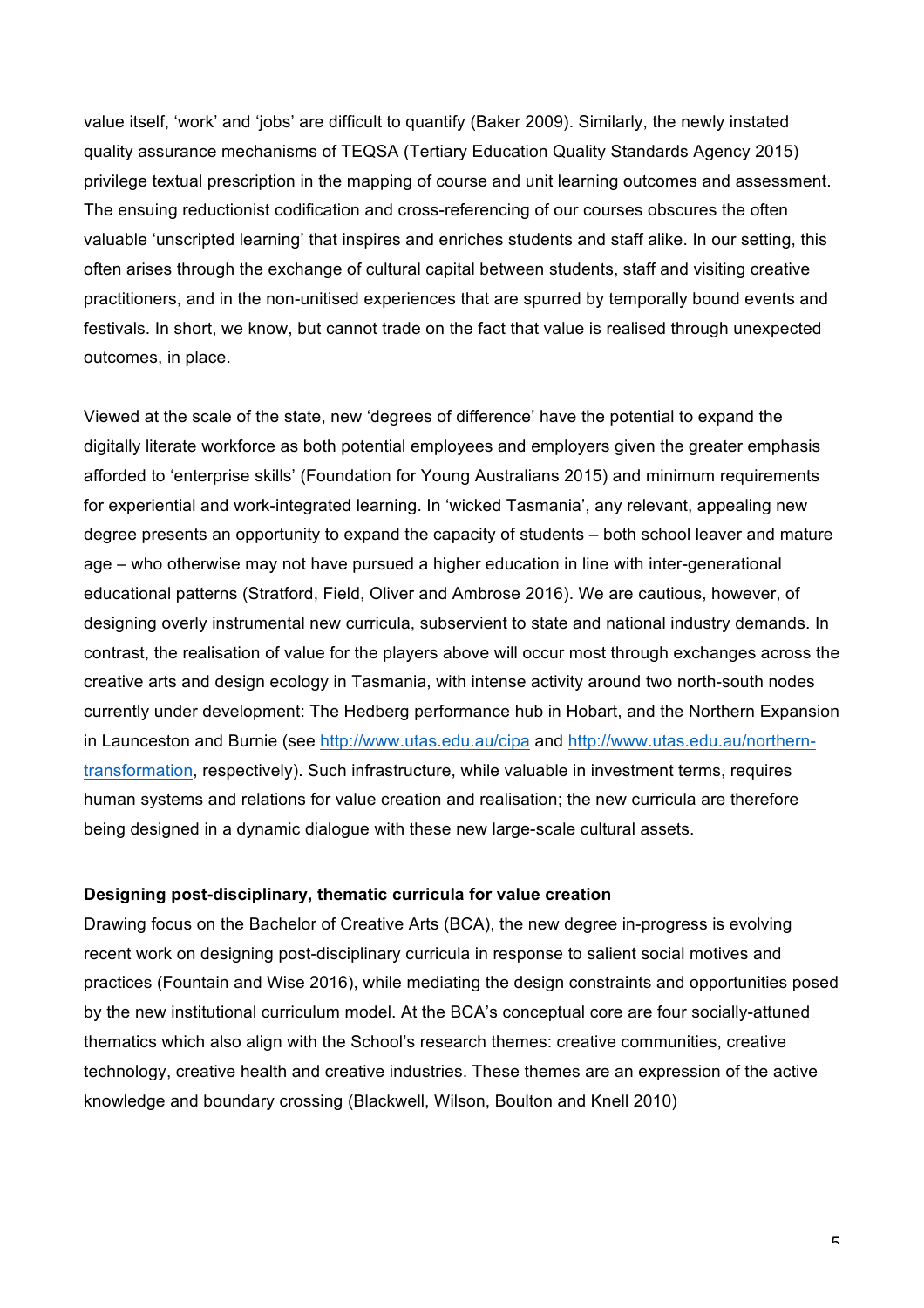we have pursued since 2015, and which we now understand as post-disciplinary for their applied, multi-partner, problem-solving frameworks in the service of Tasmanian concerns. Following, we outline each theme, its role and relative scale in the proposed four-year BCA.

The **creative communities** thematic is positioned as core knowledge in the degree, also proposed as a 'breadth unit' which is open to students university-wide and, by regulation, requires crossdisciplinary team development and online delivery to maximise access. In recognition of community partnerships and collaborations as community assets (Lehman 2017), this thematic refutes the prevalent ameliorative or deficit model of community arts. In such a model, regional communities (or other communities) are positioned as lacking and in need of projects that are valued for purely instrumental purposes. The course learning outcomes (refer Figure 2) extend students beyond learning with community, to include critical engagement in evaluating the *outcomes* of their community-engaged creative projects.

**Creative technology** is an underlying and integrated theme throughout the entire BCA, rather than a separate stream, given the increasingly embedded nature of digital technologies in creative practice. Our formative curriculum thinking suggests two interrelated strands of pedagogical potential: 'technologies of making' and 'technologies of communicating'. Together, we aim for students to develop capacities beyond digital literacy as an end goal. The former – technologies of making – takes up the STEAM agenda where integration of the arts with science, technology, engineering and maths (STEM) is understood to support students' development of creative, experimental, and critical capacities, and for students to *direct* exploration with technologies toward solving humanity's pressing social and environmental problems (Taylor 2016). Realising the value of STEAM approaches across the BCA curriculum not only requires a commitment to boundary crossing and relationship-building across disciplines, but also in realising the facilities and equipment that can support digital technologies of making (such as hackerspaces emerging out of the major northern and southern infrastructure projects noted above).

Students' creative agency with technology will develop in tandem with the second strand – technologies of communication – by effectively learning 'out loud' which will involve them negotiating their public/private digital footprints across institutionally supported and unsupported online systems and spaces. This includes recognising the value of the personal digital domain in creating and showcasing work for portfolio careers, and students understanding their work as valuable in terms of intellectual property and digital rights. In extending learning spaces online, we are also grappling with competing values in terms of technologies of teaching and the institutional extraction of 'value' from staff as content producers, as distinct from facilitators of valuable, ephemeral interactions. The resultant content is, by default, valued institutionally through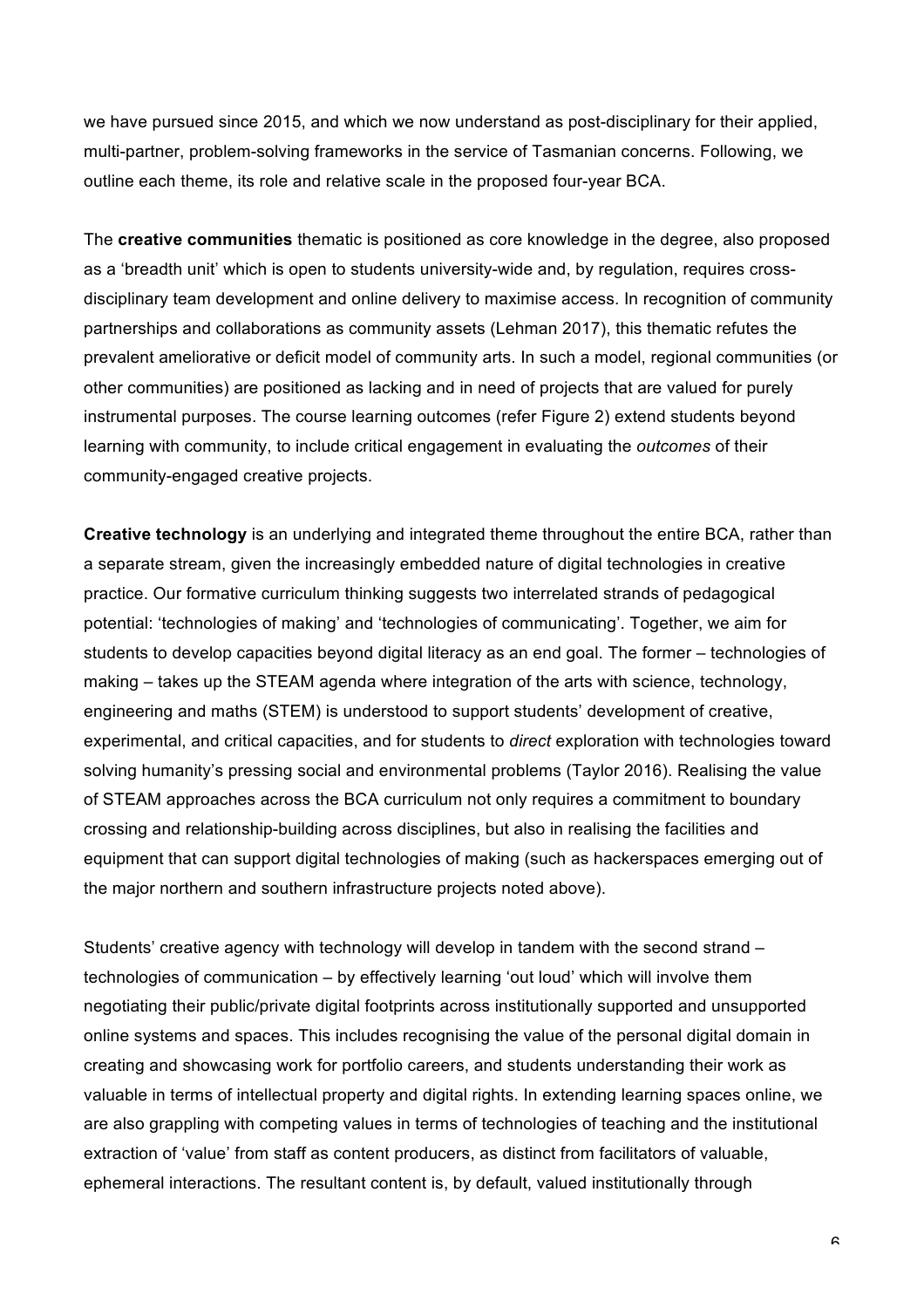containment (gatekeeping within online learning platforms), rather than forming exchangeable value through use (open access) in the wider cultural economy (Baker 2009).

The **creative health** curriculum thematic takes shape in the BCA at the scale of a major (eight units) and minor (four units). The theme connects staff research interests with the Tasmanian educational attainment agenda by responding to non-traditional students, many of whom have personal experience as home- or industry-based caregivers. Relationships across family and community networks are foregrounded in the major, with units in the advanced/third year level of the major to include observations/placement in care and service settings. The theme's social value is clearly evident, but for students, we can help realise further value through integrally deepening their skills in one or more creative practice disciplines, which will in turn drive their practice in creative health work.

The final thematic, **creative industries**, is expressed in the BCA context as Event Making and Arts Enterprise minors with an emphasis on experiential learning, playing off the state's active festival and event calendar and allied industries. Space must therefore be achieved in the new degree structure to absorb and value different rhythms of learning and locate students *inside* these events as work and practice environments. A key feature of the Event Making minor is immersion; folding students' experience between roles as event/festival participant and/or producer and curator.

## **The new Bachelor of Creative Arts, by design**

Following framing of the 'wickedly Tasmanian' problems the new BCA seeks to impact, we iteratively articulated the following design principles which also reflect the course philosophy:

- o This degree provides transformative, holistic experiences which meet students where they are on entry, and scaffold them through the early construction of professional identities (Bridgstock 2013) with a commitment to social responsibility, ethical conduct and sustainability.
- $\circ$  Students are empowered to not only navigate an industry characterised by portfolio careers, collaboration, complexity and local/global interfaces but to generate value exchange and forge leadership roles.
- $\circ$  Discipline expertise is developed through a major sequence (required) that is placed in dialogue with thematic major and/or minor sequences that critically engage with the social and industry contexts of creative practice.
- o Delivery is state-wide and primarily on-campus with integral blended learning and intensive modes to maximise students' access to facilities, expertise and community-based projects. Some components of the degree, such as breadth units, will be fully online.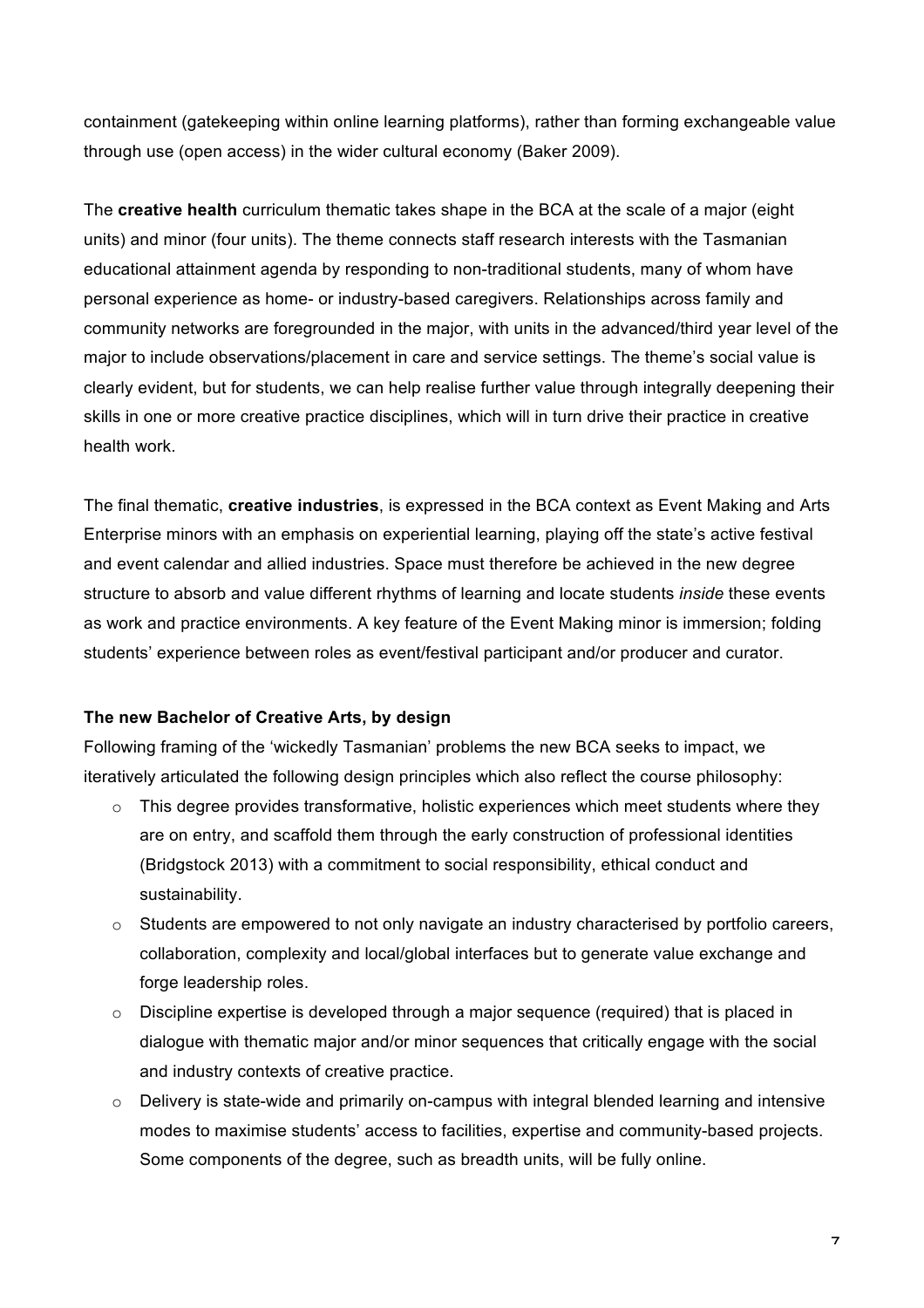- o The structural elements of the degree form coherent blocks that set up potential hop-over points between degrees, fold into smaller qualifications, and/or evolve into something larger. The sequencing of these blocks sets up trajectories of learning progression and application of skills, and enables increasing exercise of agency by students.
- o The structural elements of the course support conceptual and practical integration from the outset via Immersive Project and Creative Communities (refer Figure 1) i.e. thinking and learning through making, and work-integrated learning informed by the contexts of communities and industries.

| Core degree knowledge                | Disciplinary majors (min. one Contextual minor (min. one<br>required) | required)              |
|--------------------------------------|-----------------------------------------------------------------------|------------------------|
| Immersive Project (core unit)        | Theatre Performance                                                   | <b>Event Making</b>    |
| <b>Creative Communities (breadth</b> | Theatre Production & Design                                           | <b>Arts Enterprise</b> |
| unit)                                | <b>Visual Art</b>                                                     | <b>Creative Health</b> |
|                                      | Dance                                                                 | <b>Applied Design</b>  |
|                                      | <b>Creative Health</b>                                                |                        |
|                                      | <b>Music</b>                                                          |                        |
|                                      | <b>Creative Writing</b>                                               |                        |

The resultant structural elements of the BCA curriculum are summarised in Figure 1:

Figure 1: BCA curriculum structural elements

Corresponding to the values embedded in these curriculum design principles are the outcomes we have articulated for BCA graduates, informed by consultation with industry and community stakeholders locally and nationally. Consistent with a four-year Honours degree, the following draft course learning outcomes in Figure 2 are pegged at Level 8 of the Australian Qualifications Framework (Department of Education and Training 2013):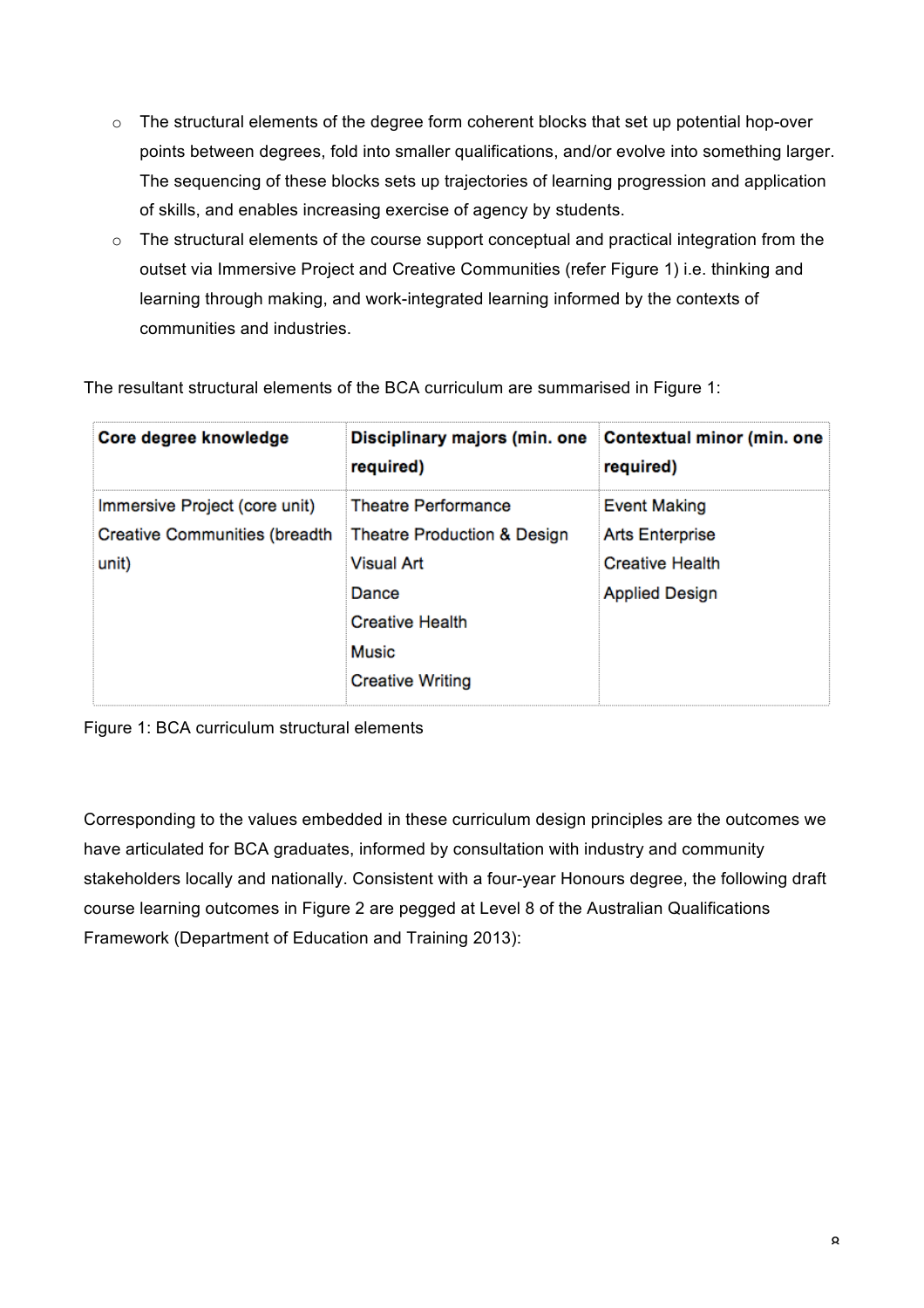| <b>Curriculum philosophy</b><br>knowledge and skill domain  | <b>Draft course learning outcomes</b>                                                                                                                                                                            |
|-------------------------------------------------------------|------------------------------------------------------------------------------------------------------------------------------------------------------------------------------------------------------------------|
|                                                             | Diverse and adaptable skill set 1. Demonstrate technical and conceptual knowledge and skills,<br>(technical, visual, performative) within and across disciplines, through creative<br>making/performing.         |
| Agility and creativity                                      | 2. Realise multidisciplinary creative projects for diverse contexts<br>and identify their impacts.                                                                                                               |
| Collaboration and<br>communication                          | 3. Carry out collaborations that result in public outcomes<br>through the development of communication, process and<br>interpersonal skills.                                                                     |
| Speculative and critical<br>thinking<br>Independent inquiry | 4. Use independent and ethical inquiry as part of research to<br>generate and critique new creative knowledge and/or practices,<br>informed by communities and industries.                                       |
| Community and industry<br>engagement                        | 5. Formulate, apply and evaluate strategies for reflective<br>learning, creating ongoing opportunities within portfolio<br>fields/professional practice and enabling well-being of self,<br>community and place. |



## **Concluding thoughts: Future BCA graduates as agents of cultural value?**

This paper has outlined the development of a new curriculum model and learning outcomes for a place-based approach to pedagogy, focusing on the Bachelor of Creative Arts. While 'value' has been asserted in a number of ways, defining and measuring value remains complex. Indeed, the paper suggests that graduates of the degree will articulate and manifest new value(s) in response to the challenges of the future: while the four thematics identified – creative communities, creative technology, creative health and creative industries – suggest disciplinary boundary crossing dynamics and fluidity. We expect these will in turn be re-assessed and reconfigured, in response to the needs and possibilities apparent in Tasmania, as they emerge.

One key 'measure' of value is the contribution to cultural value that future BCA graduates are envisioned to make, as per Lehman's (2017) cultural assets framework. In this conception, graduates will be equipped to create and derive ongoing value from cultural assets that they cocreate, and possess the meta-cognitive skills to understand and manage their own agency in those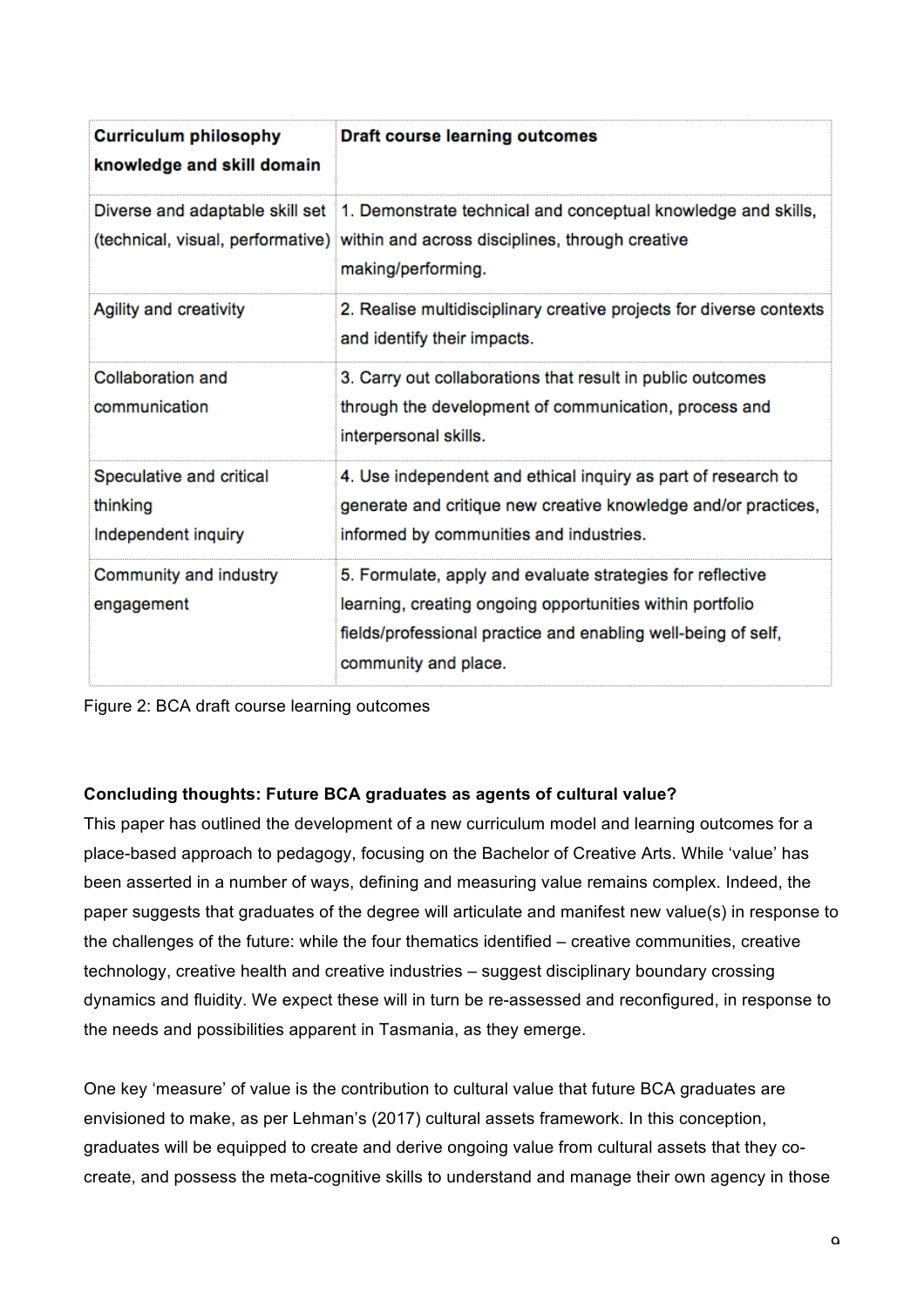relations. Through learning how to construct value between disciplines and in partnership with the community, BCA graduates will be able to bring those learnings to other discipline groupings and real-world contexts. Indeed, discerning and delivering value, through the critical engagement of creativity with the specifics of place, becomes the key transferable skill of the Creative Arts graduate. Defining this value in terms of economic, social, cultural, environmental, wellbeing or other measures has been clarified as a capstone requirement for the graduate, and enabling such, marks the transition from studentship to agency. Noting that the degree represents an Honours qualification, this active construction of cultural value also opens new opportunities for defining the research component of community and industry engagement.

The rich potential of this island state allows value to be constructed through the BCA at multiple levels: for the individual student, for the creative arts industry, for local communities and for the prosperity of the state. However, the trajectory of many of these graduates is likely to be interstate. By learning with and from the many unique cultural assets of Tasmania, it is hoped these graduates will be able to achieve wider impact. Drawing deeply on the lessons learnt, grounded in specific experiences and exchanges, the flexibility and ingenuity developed through the BCA will stand them in good stead as creative agents operating in globalised flows of value.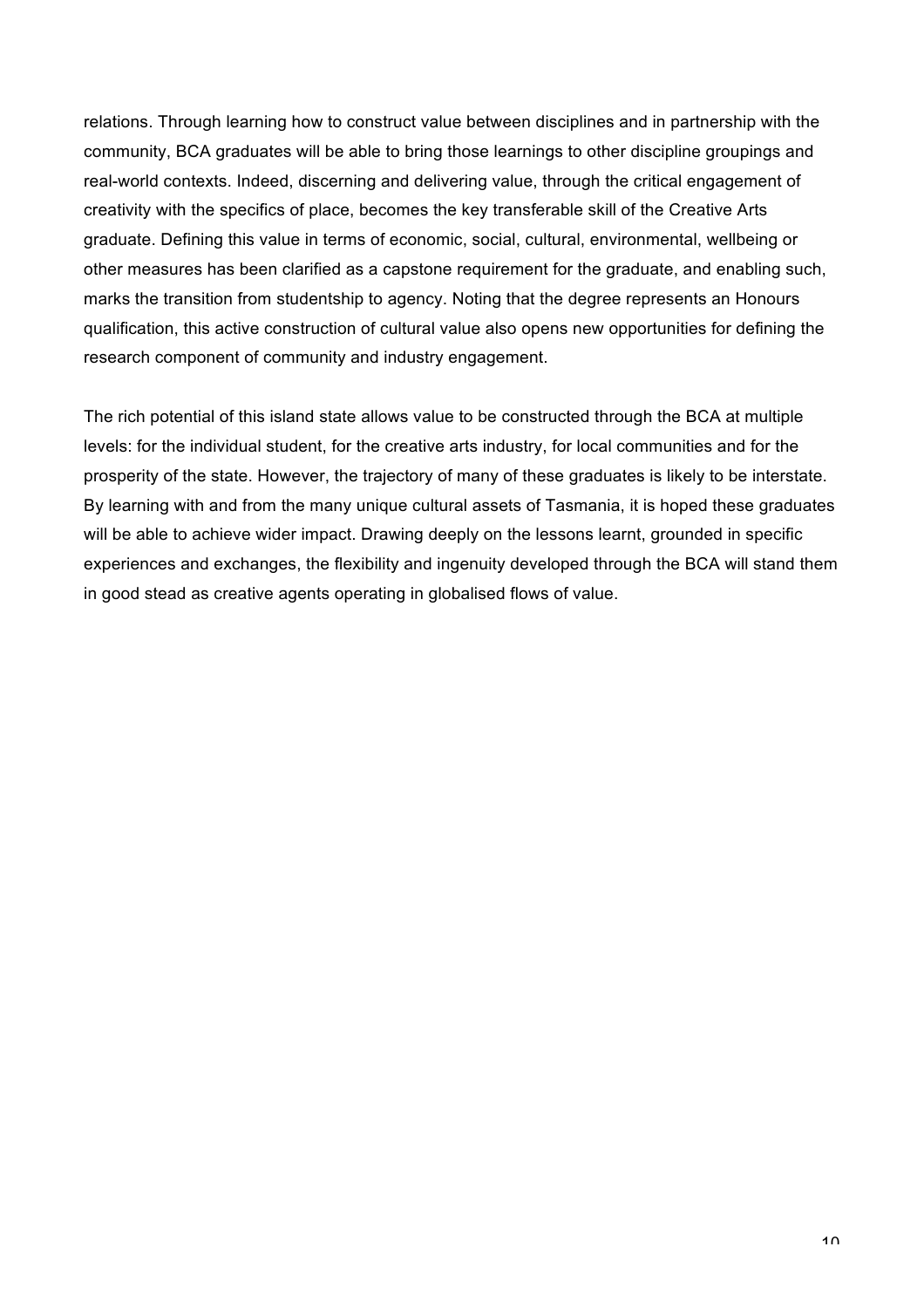#### **References**

- BAKER, Su. 2009. 'Art school 2.0: Art schools in the information age or reciprocal relations and the art of the possible'. In *Re-thinking the Creative art school: The artist, the PhD and the academy,* edited by Brad Buckley and John Conomos, 3-27. Halifax: NSCAD Press.
- BLACKWELL, Alan, WILSON, Lee, BOULTON, Charles and KNELL, John. 2010. 'Creating value across boundaries: Maximising the return from interdisciplinary innovation'. Accessed from: [https://www.nesta.org.uk/sites/default/files/creating\\_value\\_across\\_boundaries.pdf](https://www.nesta.org.uk/sites/default/files/creating_value_across_boundaries.pdf)
- BOOTH, Kate. 2017. 'Who goes to MONA? Peering behind the 'flannelette curtain''. Accessed 7 May 2017 from: [https://theconversation.com/who-goes-to-mona-peering-behind-the](https://theconversation.com/who-goes-to-mona-peering-behind-the-flannelette-curtain-73369)[flannelette-curtain-73369](https://theconversation.com/who-goes-to-mona-peering-behind-the-flannelette-curtain-73369)
- BRIDGSTOCK, Ruth. 2013. 'Professional capabilities for twenty-first century creative careers: Lessons from outstandingly successful Australian artists and designers'. *International Journal of Art and Design Education, 32*(2), 176-189. doi: 10.1111/j.1476-8070.2013.01756.x

BUCHANAN, Richard. 1992. 'Wicked problems in design thinking'. *Design Issues, 8*(2), 5-21.

- DEPARTMENT OF EDUCATION AND TRAINING. 2013. Australian Qualifications Framework, 2<sup>nd</sup> edition. Accessed from: [https://www.aqf.edu.au/sites/aqf/files/aqf-2nd-edition-january](https://www.aqf.edu.au/sites/aqf/files/aqf-2nd-edition-january-2013.pdf)-[2013.pdf](https://www.aqf.edu.au/sites/aqf/files/aqf-2nd-edition-january-2013.pdf)
- FOUNDATION FOR YOUNG AUSTRALIANS. 2015. 'The New Work Order: Ensuring Young Australians Have the Skills and Experience for Jobs of the Future, Not the Past'. Accessed from: [www.fya.org.au/2015/08/23/the-new-work-order-report](http://www.fya.org.au/2015/08/23/the-new-work-order-report)
- FOUNTAIN, Wendy and WISE, Kit. 2016. 'Excursions and incursions: Getting inside the social motives and practices re-shaping creative arts learning'. Paper presented at the ACUADS 2016 Conference Proceedings, Brisbane. [http://acuads.com.au/wp](http://acuads.com.au/wp-content/uploads/2017/02/FOUNTAIN-WISE-ACUADS-2016.pdf)[content/uploads/2017/02/FOUNTAIN-WISE-ACUADS-2016.pdf](http://acuads.com.au/wp-content/uploads/2017/02/FOUNTAIN-WISE-ACUADS-2016.pdf)

HALL, Karen. 2014. 'Starting in place: A preliminary investigation of first year curriculum design in response to critical regionalism'. Paper presented at the Places and Spaces 13th Teaching Matters Conference, University of Tasmania.

http://www.utas.edu.au/ data/assets/pdf\_file/0006/664512/TMProceedings2014.pdf